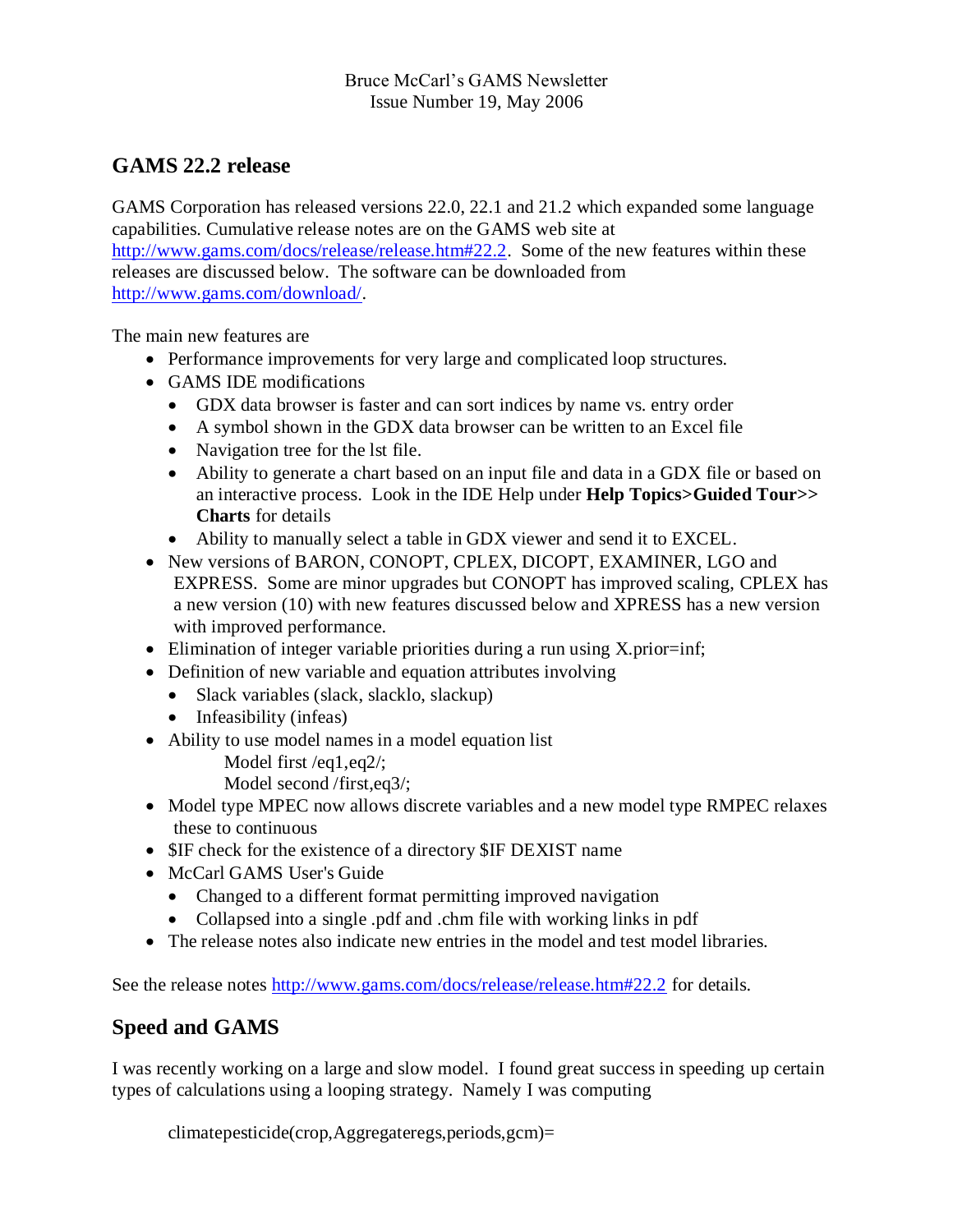sum(foraggregate(Aggregateregs,subreg), climatepesticide(crop,subreg,periods,gcm)\* aggregatewtcr(Aggregateregs,SubReg,CROP));

and found this to be excessively slow using profile. (Note at the time I also had included \$ consitions to suppress unnecessary cases but cant reconstruct them at this point and the time was still quite slow)

In trying to speed this up I used the loop

```
tclimatepesticide(crop,Aggregateregs,periods,gcm)=0;
loop((rcrop(crop),allregforaggregate(Aggregateregs,subreg),periods,rgcm(gcm))
        $( (not sameas(Aggregateregs,subreg))
        and climatepesticide(crop,subreg,periods,gcm)),
        tclimatepesticide(crop,Aggregateregs,periods,gcm)
               = tclimatepesticide(crop,Aggregateregs,periods,gcm)+
                 climatepesticide(crop,subreg,periods,gcm)*
                 aggregatewtcr(Aggregateregs,SubReg,CROP));
climatepesticide(crop,Aggregateregs,periods,gcm)=
        tclimatepesticide(crop,Aggregateregs,periods,gcm);
tclimatepesticide(crop,Aggregateregs,periods,gcm)=0;
```
achieving spectacular reduction (more than 99%) in statement execution time. The strategy

- Zeros an array and then adds into it using a loop carefully structured over non zero cases rather than summing.
- Adds into a temporary array different rather than the permanent array as this can be much faster. (GAMS apparently can slow down when jumping around in the sparse data array). After the computation I then copy the results in all at once and then zero the temporary array.

#### **CPLEX and a basis**

For a year or two I have noted a real degradation in the performance of a large model in repeated solves with CPLEX. Michael Bussieck helped me out and found that benefits of an advanced basis can be enhanced using three CPLEX options

| Turn off the dual simCPLEX method      | lpmethod 1 |
|----------------------------------------|------------|
| Cause more aggressive scaling to occur | scaind 1   |
| Force basis use and suppress presolve  | advind 1   |

The real problem is the presolve and the basis do not always live well together and CPLEX used to suppress the presolve and just use the basis but does not as of verion 9 or so. Thus the last option is critical.

A large time savings (75%) resulted and perhaps others using advanced bases or repeated solves can benefit.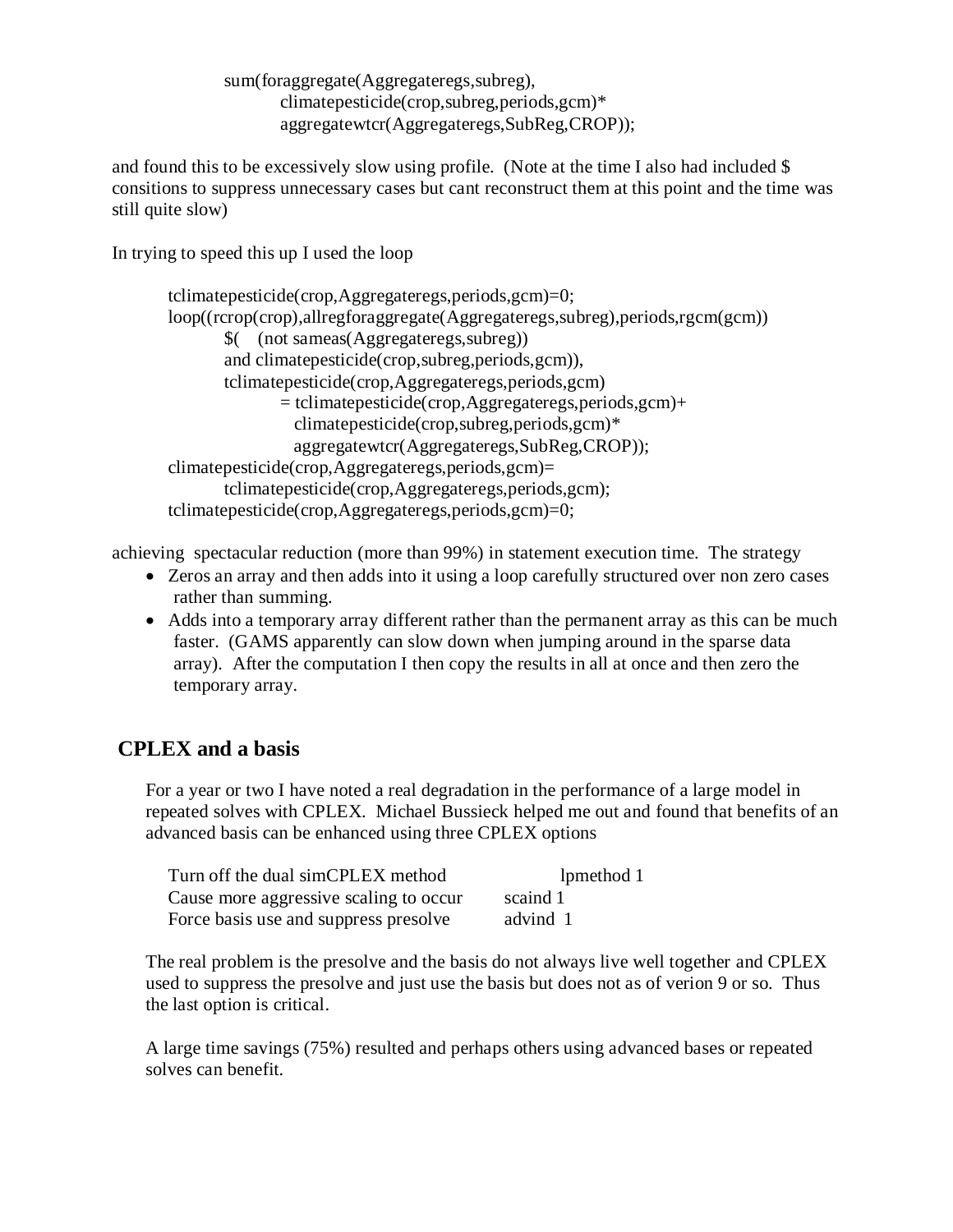#### **MIPs Indicator constraints in CPLEX**

For many years it has been standard practice to conditionally include consraints using integer, zero one, indicator variables using a "BigM" formulation.

aX - MY  $\leq$  0  $X \geq 0$  Y (0,1) and M a big number Some have found that a tighter formulation of this speeds MIP solution time.

CPLEX has recently introduced an "indicator constraint" concept in an effort to gain solution speed and GAMS has accommodated this at the moment through the CPLEX option file. Namely an indicator constraint identifies a binary variable/constraint pair where the binary variable turns the constraint on or off. For the time being, the couplings between binary variables and constraints are made through an option file as detailed at [http://www.gams.com/solvers/cpxindic.htm.](http://www.gams.com/solvers/cpxindic.htm)

# **Feasopt in CPLEX**

CPLEX has introduced a feature named Feasopt that tries to suggest the least change in an infeasible model that would achieve feasibility. It selectively relaxes the bounds and constraints in a way that minimizes a weighted penalty function that you define. FeasOpt returns a suggested set of bounds and constraint ranges, along with the solution that would result from these relaxations. The CPLEX 10.0 release notes

[http://www.gams.com/docs/release/rel\\_CPLEX100.htm](http://www.gams.com/docs/release/rel_cplex100.htm) and

[http://www.columbia.edu/~dano/resources/CPLEX91\\_man/usrCPLEX/solveLP23.html](http://www.columbia.edu/~dano/resources/cplex91_man/usrcplex/solveLP23.html)  elaborate, while the library model feasopt1 <http://www.gams.com/modlib/libhtml/feasopt1.htm> provides an example.

# **Be careful with Execute\_Loadpoint**

There is an aspect of Execute loadpoint that one needs to be careful with. It not only reads levels and marginals of variables and equations, but also bounds, and scales. Thus it can redefine these items to those in model when it was solved if one is not careful. I believe GAMS may be working on changing this. It also merges the solution information and can introduce problems in the longstanding difficulties with GAMS and a solution merge/replace. For elaboration, see the section entitled "A Bug in GAMS" in my fourth newsletter [http://www.gams.com/mccarl/newsletter/news4.htm.](http://www.gams.com/mccarl/newsletter/news4.htm)

# **Comparing files**

I often find a need to compare two files to see what is different between them. To do this I use the POSIX utility diff.exe that is distributed with GAMS. I implement it within the following small GAMS file (I name it compare.gms) and then execute like any other GAMS file. In turn diff compares file1.gms with file2.gms and reports any differences found into the log file.

\$setglobal f1 c:\file1.gms \$setglobal f2 c:\file2.gms \$call '"c:\program files\gams22.0\gbin\diff.exe" %f1% %f2%'